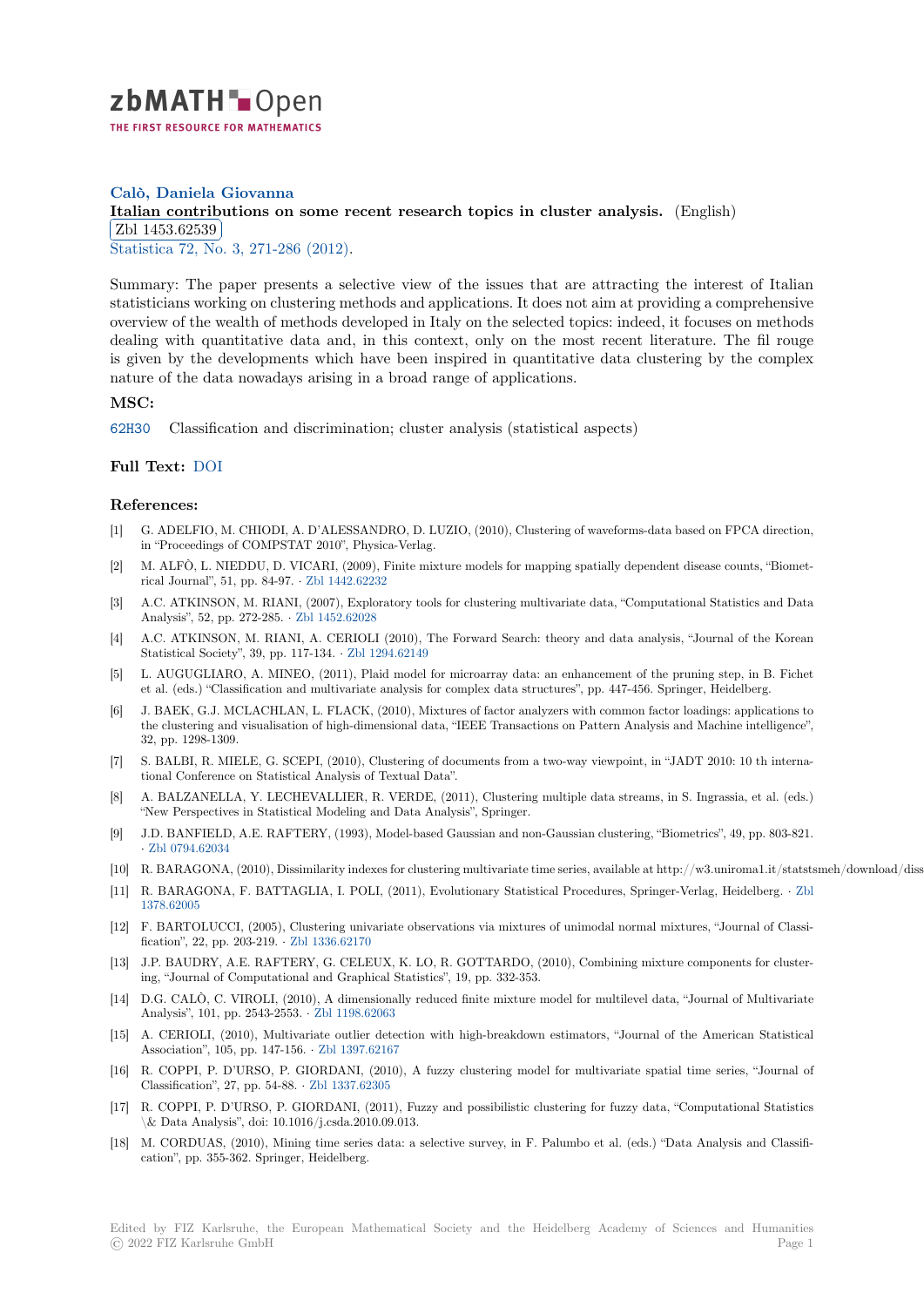- [19] M. CORDUAS, D. PICCOLO, (2008), Time series clustering and classification by the autoregressive metric, "Computational Statistics \& Data Analysis", 52, pp. 4685-4698. *·* Zbl 1452.62624
- [20] P. CORETTO, C. HENNIG, (2010), A simulation study to compare robust clustering methods based on mixtures, "Advances in Data Analysis and Classification", 4, pp. 111-135. *·* Zbl 1284.62366
- [21] P. CORETTO, C. HENNIG, (2011), Maximum likelihood estimation of heterogeneous mixtures of Gaussian and uniform distributions, "Journal of Statistical Planning and [inference",141,](https://zbmath.org/1452.62624) pp. 462-473. *·* Zbl 1203.62017
- [22] L. DE ANGELIS, (2011), The multidimensional measurement of poverty: a longitudinal analysis, in "JOCLAD2011 Book of Abstract", pp. 49-52.
- [23] A. DE GREGORIO, S.M. IACUS, (2010), Clustering of discretely observed diffusion processes, "Computational Statistics \& Data Analysis", 54, pp. 598-606. *·* Zbl 1464.62056
- [24] T. DI BATTISTA, S.A. GATTONE, A. DE SANCTIS, (2011), Dealing with FDA estimation methods, in S. Ingrassia, et al. (eds.) "New Perspectives in Statistical Modeling and Data Analysis", Springer.
- [25] E. DIDAY, M. NOIRHOMME, (2008), Symbolic Data Analysis, Wiley, New York. *·* Zbl 1275.62029
- [26] P. D'URSO, (2000), Dissimilarit[y measures for t](https://zbmath.org/1464.62056)ime trajectories, "Statistical Methods \& Applications", pp. 53-83. *·* Zbl 1454.62258
- [27] P. D'URSO, E.A. MAHARAJ, (2009), Autocorrelation-based fuzzy clustering of time series, "Fuzzy Sets and Systems", 160, pp. 3565-3589.
- [28] P. D'URSO, E.A. MAHARAJ, Wavelet-based clustering of multivariate time series, "Fuzzy Sets and Systems", in press.
- [29] [A. FARCO](https://zbmath.org/1454.62258)MENI, (2009), Robust double clustering, "Journal of Classification", 26, pp. 77-101. *·* Zbl 1276.62040
- [30] G. GALIMBERTI, A. MONTANARI, C. VIROLI, (2008), Penalized factor mixture analysis for variable selection in clustered data, "Computational Statistics \& Data Analysis", 53, pp. 4301-4310. *·* Zbl 1453.62094
- [31] G. GALIMBERTI, G. SOFFRITTI, (2009), Discovering multidimensional unobserved heterogeneity through model-based cluster analysis, available at http://www.statssa.gov.za/isi2009/ScientificProgramme/IPMS/012[0.pdf.](https://zbmath.org/1276.62040)
- [32] L.A. GARCÌA-ESCUDERO, A. GORDALIZA, C. MATRÁN, A. MAYO-ISCAR, (2010), A review of robust clustering methods, "Advances in Data Analysis and Classification", 4, pp. 89-109.
- [33] N. GERSHENFELD, B. SCHONER, F. METOIS, (1999), Cluster-weighted modelling for time-series analysis, "Advances in Data Analysis and Classification", 397, pp. 329-332.
- [34] F. GIORDANO, M. LA ROCCA, M.L. PARRELLA, (2011), Clustering complex time series databases, in B. Fichet et al. (eds.) "Classification and multivariate analysis for complex data structures", pp. 417-426. Springer, Heidelberg.
- [35] F. GRESELIN, S. INGRASSIA, (2010), Constrained monotone EM algorithms for mixtures of multivariate t distributions, "Statistics and Computing", 20, pp. 9-22.
- [36] D.J. HAND, (2009), Modern statistics: the myth and the magic, "Journal of the Royal Statistical Society", A, 172, pp. 287-306.
- [37] C. HENNIG, (2004), Breakdown points for maximum likelihood-estimators of location-scale mixtures, "Annals of Statistics", 32, pp. 1313-1340. *·* Zbl 1047.62063
- [38] C. HENNIG, (2010), Methods for merging Gaussian mixture components, "Advances in Data Analysis and Classification", 4, pp. 3-34. *·* Zbl 1306.62141
- [39] S. INGRASSIA, R. ROCCI, (2007), Constrained monotone EM algorithms for finite mixture of multivariate Gaussians, "Computational Sta[tistics \& Data](https://zbmath.org/1047.62063) Analysis", 51, pp. 5339-5351. *·* Zbl 1445.62116
- [40] S. INGRASSIA, R. ROCCI, (2011), Degeneracy of the EM algorithm for the MLE of multivariate Gaussian mixtures and dynamic c[onstraints, "Com](https://zbmath.org/1306.62141)putational Statistics \& Data Analysis", 55, pp. 1715-1725. *·* Zbl 1328.65030
- [41] S. INGRASSIA, C. MINOTTI, G. VITTADINI, (2010), Cluster Weighted Modelling wit Student-t components, available at http://homes.stat.unipd.it/mgri/SIS2010/Program/8-SSVIII\_Cla[dag/881-1507-1-](https://zbmath.org/1445.62116)RV.pdf.
- [42] A. IODICE D'ENZA, F. PALUMBO, M. GREENACRE, (2008), Exploratory data analysis leading towards the most interesting simple association rules, "Computational Statistics \& Data Analysis", 52, pp. 32[69-3281.](https://zbmath.org/1328.65030) *·* Zbl 1452.62051
- [43] A. IRPINO, R. VERDE, (2008), Dynamic clustering of interval data using a Wasserstein-based distance, "Pattern Recognition Letters", 29, pp. 1648-1658. *·* Zbl 1147.62054
- [44] T.I. LIN, (2009), Maximum likelihood estimation for multivariate skew normal mixture models, "Journal of Multivariate Analysis", 100, pp. 257-265. *·* Zbl 1152.62034
- [45] E.A. MAHARAJ, P. D'URSO, (2011), Fuzzy clustering of time series in the frequency domain, "Information Sciences", 181, pp. 1187-1211. *·* Zbl 1215.620[61](https://zbmath.org/1147.62054)
- [46] E.A. MAHARAJ, P. D'URSO, D.U.A. GALAGEDERA, (2010), Wavelet-based fuzzy clustering of time series, "Journal of Classification", 27, pp. 231-275. *·* [Zbl 1337.62](https://zbmath.org/1152.62034)307
- [47] F. MARTELLA, M. ALFÒ, M. VICHI, (2010), Biclustering of gene expression data by an extension of mixtures of factor analyzers, "The [international Jo](https://zbmath.org/1215.62061)urnal of Biostatistics", 4, doi: 10.2202/1557-4679.1078.
- [48] A. MARUOTTI, R. ROCCI, (2010), A semiparametric approach to mixed non-homogeneous hidden Markov models, avalilable at http://homes.stat.unipd.it/m[gri/SIS2010/Pro](https://zbmath.org/1337.62307)gram/6- SVI\_Vicari/851-1532-1-DR.pdf.
- [49] A. MARUOTTI, T. RYDEN, (2009), A semiparametric approach to hidden Markov models under longitudinal observations, "Statistics and Computing", 19, pp. 381-393.
- [50] C. MAUGIS, G. CELEUX, M.L. MARTIN-MAGNIETTE, (2009), Variable selection for clustering with Gaussian mixture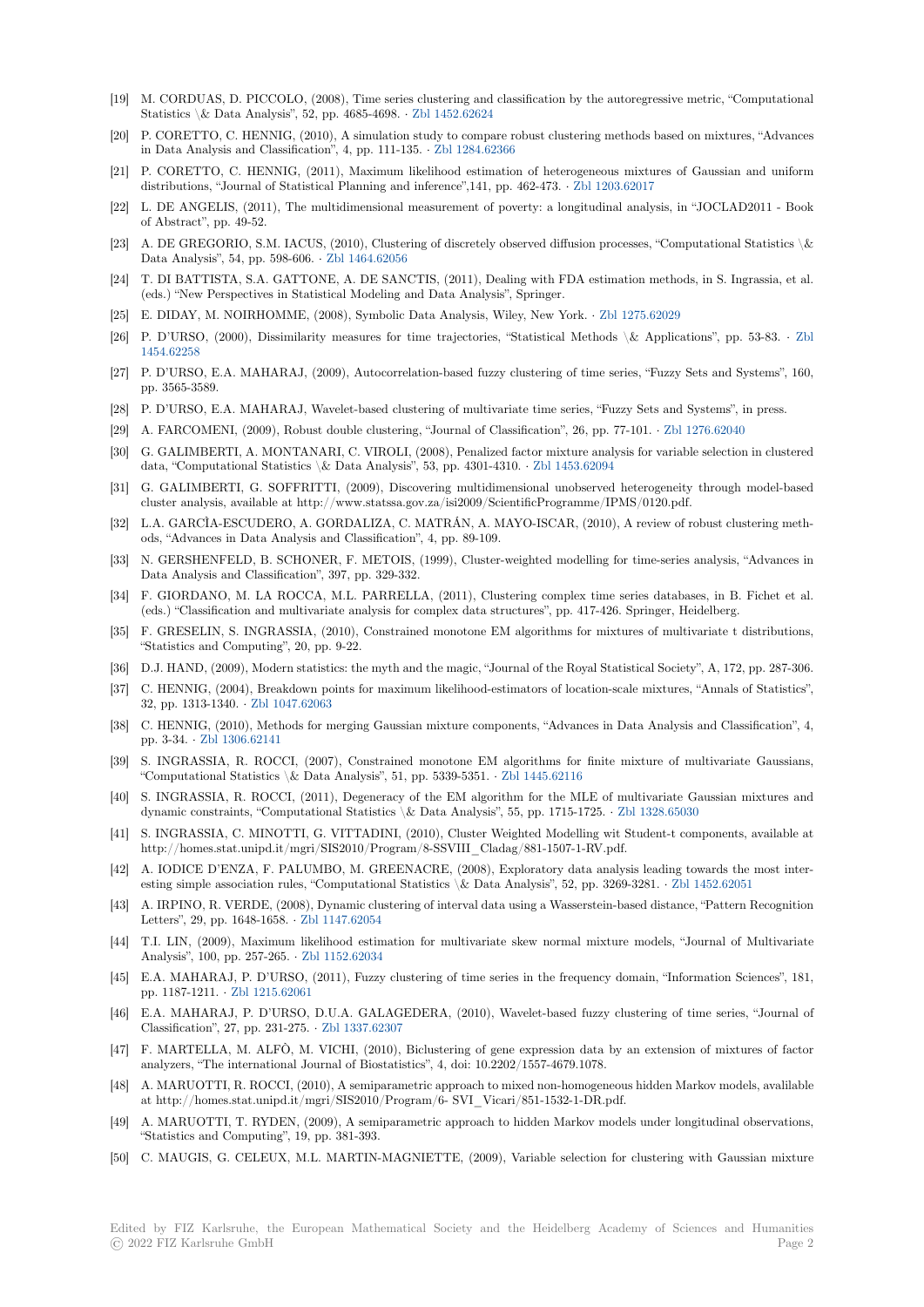models, "Biometrics", 65, pp. 701-709. *·* Zbl 1172.62021

- [51] G.J. MCLACHLAN, R.W. BEAN, L. BEN-TOVIM JONES, (2007), Extension of the mixture of factor analyzers model to incorporate the multivariate t-distribution, "Computational Statistics \& Data Analysis", 51, pp. 5327-5338. *·* Zbl 1445.62053
- [52] A. MONTANARI, C. VIROLI, (2010), Heteroscedastic factor mixture analysis, "Statistical Modelling", 10, pp. 441-460. *·* Zbl 07256833
- [53] A. MONTANARI, C. VIROLI, (2010), The independent factor analysis approach to latent variable modeling, "Statistics", 44, pp. 397-416. *·* Zbl 1283.62125
- [54] I. MORLINI, (2007), Searching for structure in measurements of air pollutant concentration, "Environmetrics", 18, pp. 823-[840.](https://zbmath.org/07256833)
- [55] [I. MORL](https://zbmath.org/07256833)INI, S. ZANI, (2010), A dissimilarity measure between two hierarchical clusterings, in "CLADAG 2010- Book of Abstract", pp. 219-210.
- [56] E. OTRANT[O, \(2008\), Cluste](https://zbmath.org/1283.62125)ring heteroscedastic time series by model-based procedures, "Computational Statistics \& Data Analysis", 52, pp. 4685-4698. *·* Zbl 1452.62784
- [57] E. OTRANTO, (2010), Identifying financial time series with similar dynamical conditional correlation, "Computational Statistics \& Data Analysis", 54, pp. 1-15. *·* Zbl 1284.91593
- [58] F. PALUMBO, D. VISTOCCO, A. MORINEAU, (2008), Huge multidimensional data visualization: back to the virtue of principal coordinates and dendrogr[ams in the new](https://zbmath.org/1452.62784) computer age, in C. Chun-Houh et al. (eds.) "Handbook of Data Visualization", pp. 349-387. Springer, Heidelberg. *·* Zbl 1147.68464
- [59] D. PEEL, G. MCLACHLAN, (2000), [Robust mixture](https://zbmath.org/1284.91593) modeling using the t-distribution, "Statistics and Computing", 10, pp. 339-348.
- [60] D. PICCOLO, (1990), A distance measure for classifying ARIMA models, "Journal of Time Series Analysis", 11, pp. 153-164. *·* Zbl 0691.62083
- [61] D. PIGOLI, L.M. SANGALLI, (2010), Wavelet smoothing for curves in more than one dimension, available at http://homes.stat.unipd.it/mgri/SIS2010/ 1440-1-DR.pdf.
- [62] A.E. RAFTERY, N. DEAN, (2006), Variable selection for model-based cluster analysis, "Journal of the American Statistical [Association", 101](https://zbmath.org/0691.62083), pp. 168-178. *·* Zbl 1118.62339
- [63] M. RIANI, A.C. ATKINSON, A. CEROLI, (2009), Finding an unknown number of multivariate outliers, "Journal of the Royal Statistical Society B", B, 71, pp. 447-466. *·* Zbl 1248.62091
- [64] R. ROCCI, (2010), Mixing mixtures of Gaussians, GfKl-CLADAG 2010 Book of Abstracts, pp. 27-28.
- [65] R. ROCCI, M. VICHI, (2005), [Three-mode com](https://zbmath.org/1118.62339)ponent analysis with crisp or fuzzy partition of units, "Psychometrika", 70, pp. 715-736. *·* Zbl 1306.62491
- [66] R. ROCCI, M. VICHI, (2010), Two-mode m[ulti-partitioning](https://zbmath.org/1248.62091), "Computational Statistics \& Data Analysis", 52, pp. 1984-2003. *·* Zbl 1452.62463
- [67] E. ROMANO, A. BALZANELLA, R. VERDE, (2010), A new regionalization method for spatially dependent functional data based on local [variogram mode](https://zbmath.org/1306.62491)ls: an application on environmental data, available at http://homes.stat.unipd.it/mgri/SIS2010/Program/16- SSXVI\_Dibattista/906-1575-1-RV.pdf. *·* Zbl 1300.62039
- [68] [P.J. ROUSSEEU](https://zbmath.org/1452.62463)W, K. VAN DRIESSEN, (1999), A fast algorithm for the minimum covariance determinant estimator, "Technometrics", 41, pp. 212-223.
- [69] L.M. SANGALLI, P. SECCHI, S. VATINI, V. VITELLI, (2010), k-mean alignment for curve clustering, "Computational Statistics \& Data Analysis", 54, pp. 121[9-1233.](https://zbmath.org/1300.62039) *·* Zbl 1464.62153
- [70] L. SCRUCCA, (2010), Genetic algorithms for subset selection in model-based clustering, available at http://homes.stat.unipd.it/mgri/SIS2010/Program 1296-1-DR.pdf.
- [71] L. SCRUCCA, (2010), Dimension reduction for model-based clustering, "Statistics and Computing", 20, pp. 471-484.
- [72] I. VAN MECHELEN, H.-H. BOCK, P. DE BOEC[K, \(2004\), Two-m](https://zbmath.org/1464.62153)ode clustering methods: a structured overview, "Statistical Methods in Medical Research", 13, pp. 363-394. *·* Zbl 1053.62078
- [73] R. VERDE, A. IRPINO, (2008), Comparing histogram data using a Mahalanobis Wasserstein distance, in P. Brito (ed.), "COMPSTAT 2008", pp. 77-89. PhysicaVerlag, Berlin. *·* Zbl 1147.62054
- [74] J.K. VERMUNT, B. TRAN, J. MAGIDSON, (2008), Latent class models in longitudinal research, in S. Menard (ed.), "Handbook of Longitudinal Research: Design, Me[surement, and A](https://zbmath.org/1053.62078)nalysis", pp. 373-385. Burlington, MA.
- [75] D. VICARI, M. ALFÒ, (2010), Clustering discrete choice data, in Y. LECHEVALLIER, G. SAPORTA (eds.) Proceedings of COMPSTAT2010, pp. 369-378. Physica-Verlag, Heidelberg. *·* [Zbl 1436.6](https://zbmath.org/1147.62054)2293
- [76] M. VICHI, (2000), Double k-means clustering for simultaneous classification of objects and variables, in S. Borra et al. (eds.), "Advances in Classification and Data Analysis", pp. 43-52. Springer, Berlin.
- [77] M. VICHI, (2010), Clustering longitudinal multivariate observations, Personal communication, http://sfc2010.univ-reunion.fr/sfc2010/images/stories/p *·* Zbl 1381.62185
- [78] M. VICHI, H.A.L. KIERS, (2001), Factorial k-means analysis for two-way data, "Computational Statistics \& Data Analysis", 37, pp. 49-64. *·* Zbl 1051.62056
- [79] D. VICARI, M. VICHI, (2009), Structural classification analysis of three-way dissimilarity data, "Journal of Classification", 2[6, pp. 121-154.](https://zbmath.org/1381.62185) *·* Zbl 1337.62140
- [80] M. VICHI, G. SAPORTA, (2009), Clustering and disjoint principal component analysis, "Computational Statistics \& Data Analysis", 53,p[p. 3194-3208.](https://zbmath.org/1051.62056) *·* Zbl 1453.62230